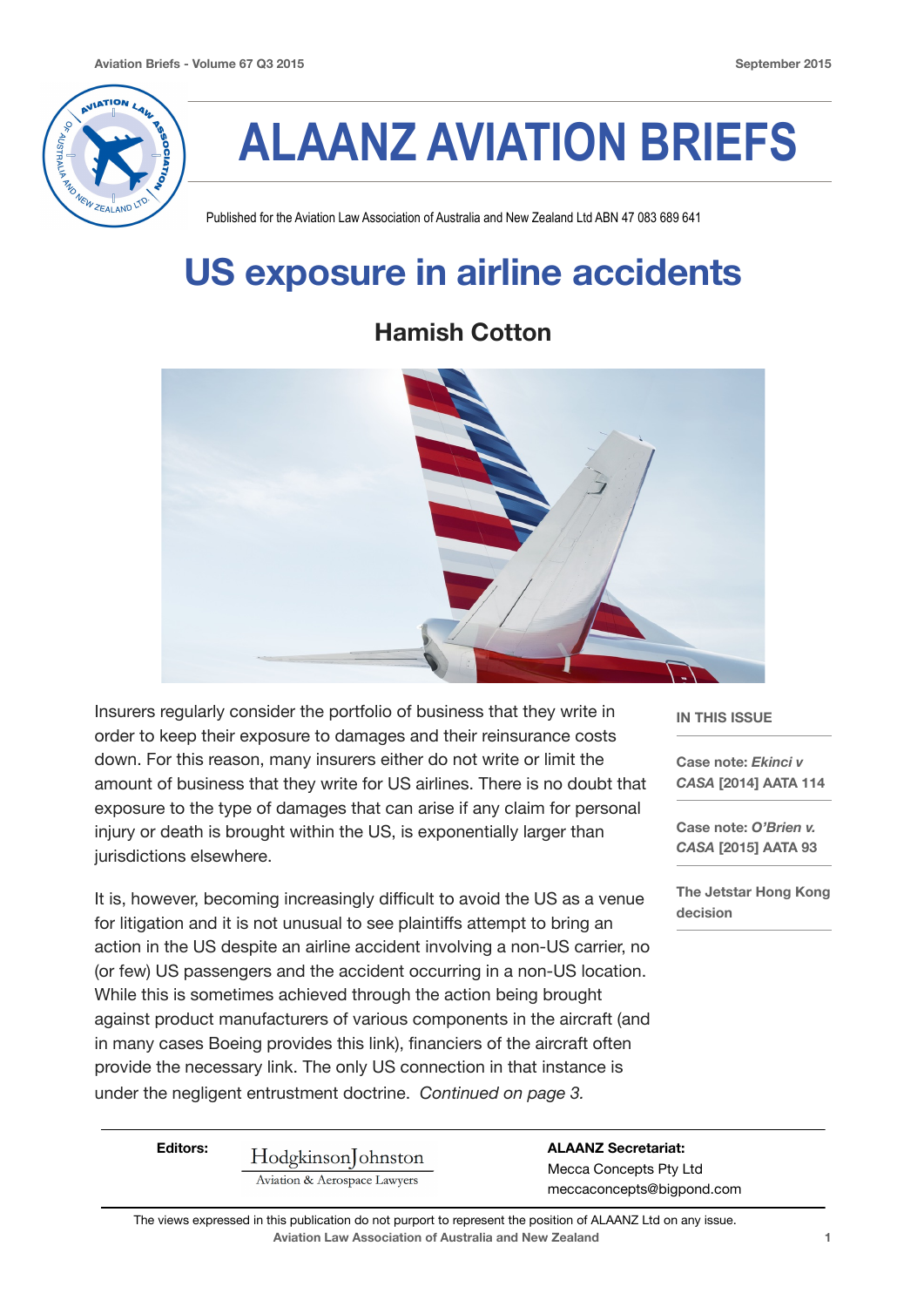### **Table of Contents**

| US exposure in airline accidents                                         |    |
|--------------------------------------------------------------------------|----|
| Case note: Ekinci v Civil Aviation Safety Authority [2014] AATA 114      | 6  |
| Case note: O'Brien v. Civil Aviation Safety Authority [2015] AATA 93     | 9  |
| The Jetstar Hong Kong decision                                           | 10 |
| Editorial comment: Search for missing aircraft - cost-sharing principles | 15 |
| <b>Editors</b>                                                           | 17 |
| <b>Contributors</b>                                                      | 17 |
| <b>Questions</b>                                                         | 17 |
|                                                                          |    |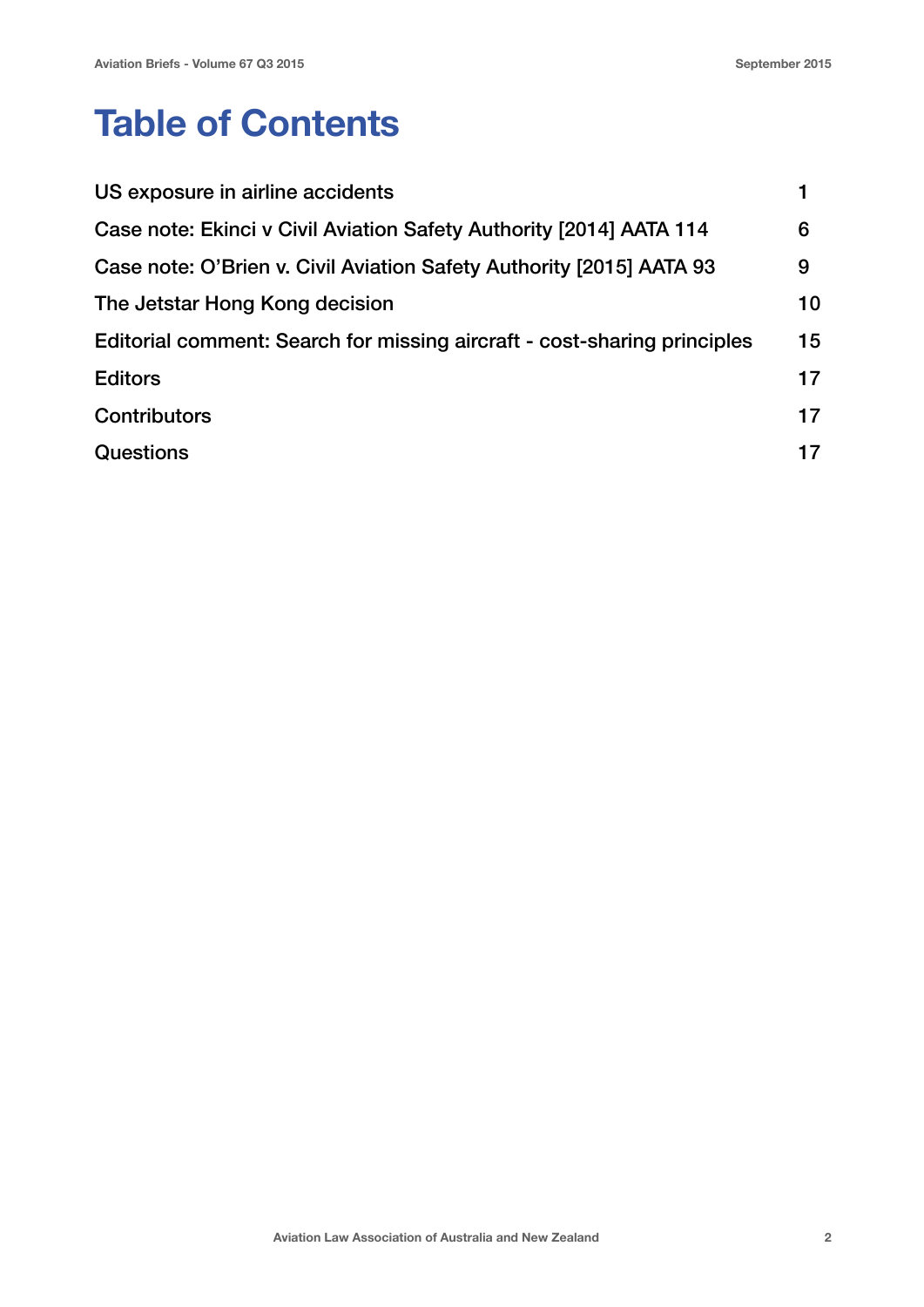## **US exposure in airline accidents** (from p1)

However, questions need to be asked as to whether these procedural changes, as they currently stand, are practical and effective and whether the aviation industry ought be doing more to address the crux of the issue: pilot mental health.

### Negligent entrustment

Negligent entrustment is a doctrine that has found favour in the US and has its origin in motor vehicle accidents. The theory was that if you gave the keys of your motor vehicle to an inexperienced, incompetent or drunk person and allowed them to operate your motor vehicle and that subsequently lead to the death or injury of a third party - that third party could bring an action against you. Under this theory, you had negligently entrusted a dangerous article (the motor vehicle) to someone that you knew, or ought to have known, was not in a position to operate it effectively; as such, you could be held liable for any damage caused.

### General aviation

Negligent entrustment claims are not only made in respect of motor vehicles and not just in respect of intoxication. Claims have also been made in the general aviation world. In the case of *White v Inbound* Aviation,<sup>1</sup> the defendant, Inbound, hired out aircraft to pilots. It was Inbound's policy to conduct a 'high altitude check' for pilots wishing to fly to a 'high altitude airport' (being an airport above 4000 feet). At high altitude the aircraft's engine will produce less horsepower, its performance may be degraded and the fuel-air mixture must be adjusted.

The pilot had previously flown into and out of high altitude airports but not ones that were surrounded by mountains. Whilst Inbound did do a check flight with the pilot it did not encompass the high altitude airport requirement.

When the pilot attempted to take off from Lake Tahoe airport he crashed due to mismanagement of the aircraft. The passengers in the aircraft, along with the pilot, were killed. The parents of one of the passengers brought a claim against Inbound for negligently entrusting the aircraft to the pilot.

Quoting *Rocca v Steinmetz2* as the seminal case on negligent entrustment, the Court restated the test for negligent entrustment to be:

*WHETHER THE OWNER WHEN HE PERMITS AN INCOMPETENT OR RECKLESS PERSON, WHOM HE KNOWS TO BE INCOMPETENT OR RECKLESS, TO TAKE AND OPERATE HIS CAR (OR ANY OTHER INSTRUMENTALITY), ACTS AS AN ORDINARILY PRUDENT PERSON WOULD BE EXPECTED TO ACT UNDER THE CIRCUMSTANCES.*

A finding of negligent entrustment was made in this case.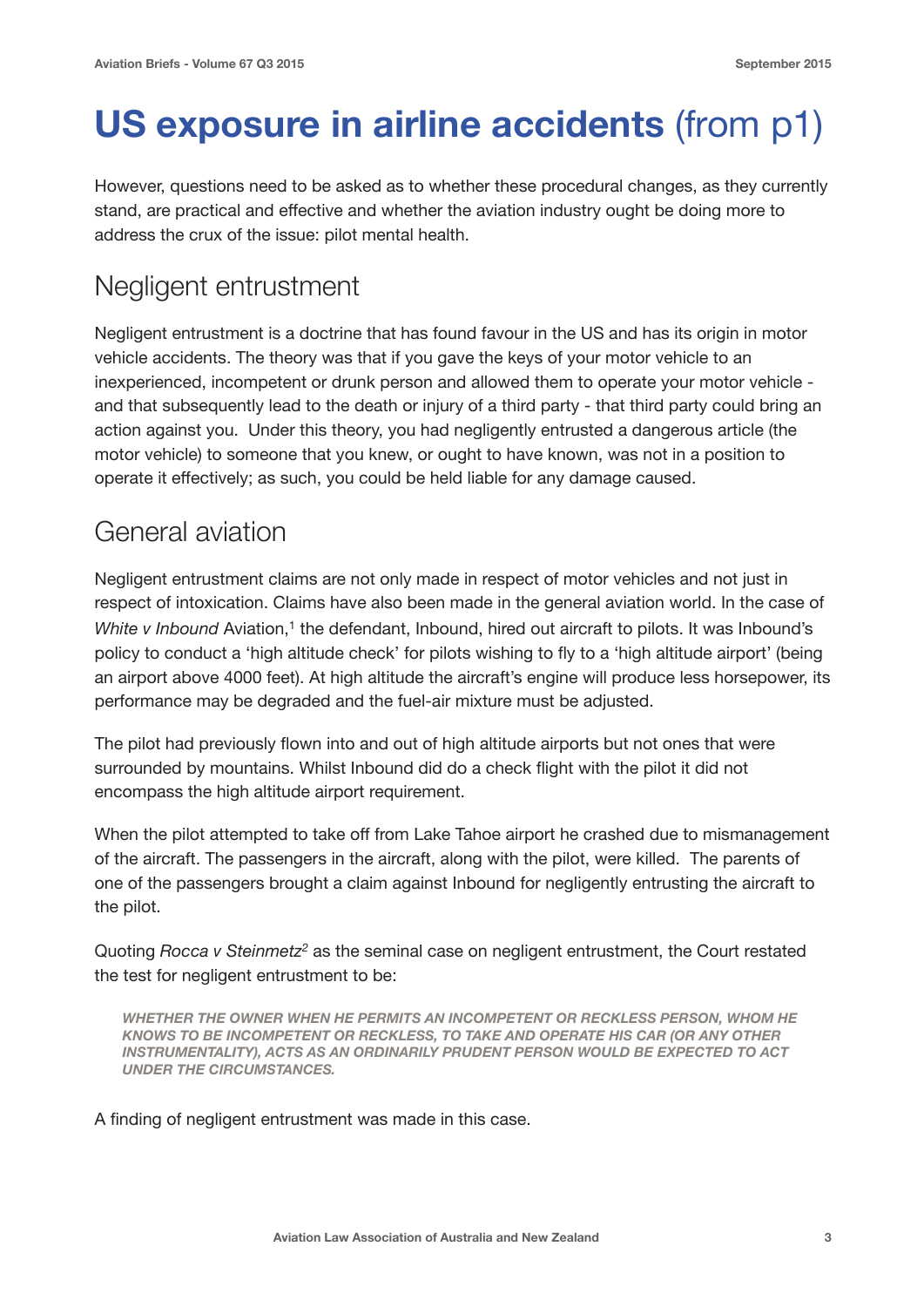### Aircraft financiers

The creative US plaintiff's bar has developed this principle, and we now see lessors of aircraft being sued for negligent entrustment. The argument is that the lessor, as owner of the aircraft, ought not to lease the aircraft to airlines that have questionable maintenance or other operational practices. There is really no other purpose of the suit in negligent entrustment other than to obtain jurisdiction in the US, leading to higher damages as well as higher fees for Plaintiff lawyers - and not only in the US but also correspondent lawyers the world over.

The US contains a federal statute that protects lessors from responsibility unless the aircraft is in actual possession or control of the lessor. Theoretically that should be sufficient to protect purely financial lessors. However, the case arising out of the Air Philippines crash in 2000 stated that the strict provisions of the lease (including the right to ground the aircraft and to repossess it etc) amounted to 'control'.

Insurance coverage for those lessors is usually provided by AVN 67 whereby the lessor is included in the airline's insurance policy as an additional insured, usually for no extra premium.

This leads us back to the question of exposure. An insurer may have written a line on a European airline, conducting flights only within Europe with few US passengers and using European based aircraft. However, if the aircraft is financed by ILFC (the largest aircraft financier in the world), there is a prospect of a negligent entrustment action being brought against ILFC in the US in the event of an accident.

#### The insurer's shield – forum non-conveniens

When an aviation accident occurs outside the US but proceedings are brought within the US then undoubtedly the insurers will bring a forum non-conveniens motion (known as FNC). The aim of the motion is to convince the US court that the action ought to be tried elsewhere for a variety of reasons including:

- the nationality of the carrier;
- the location of the accident;
- the national body undertaking the investigation; and
- where the evidence may lie.

Insurers have had mixed success with FNC motions. The Federal Court has laid down a 3 step guide to the exercise of its discretion in applying the doctrine:

- 1. the amount of deference to be accorded to the plaintiff's choice of forum;
- 2. whether the alternative forum proposed by the defendants is adequate; and
- 3. whether the balancing of private and public interest factors implicated the choice of forum.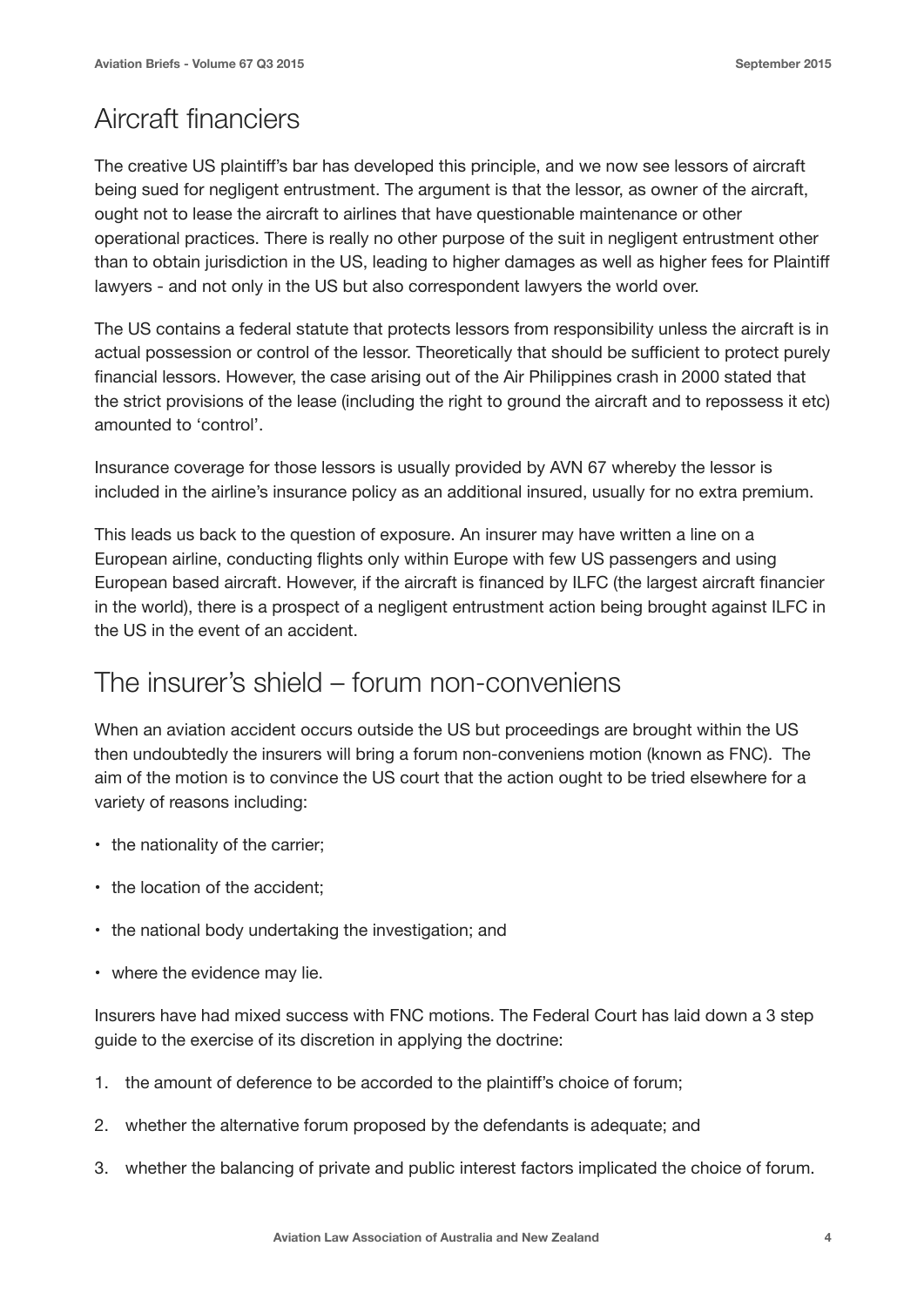#### Yemenia

In 2012 the FNC motion was brought in relation to a negligent entrustment claim against ILFC arising out of the Yemenia air crash near Comoros (an Island nation off the east coast of Africa). The aircraft was not built in the US, the flight had no Americans on board, and no part of the flight was conducted through US airspace. Despite these factors the court denied the FNC motion on the basis that it was not clear how, if they won in France where the defendants wished to have the matter heard, the judgment would be enforced against a US company.

In this case however, the plaintiffs may have regretted their decision as in 2014 the US court dismissed the claims due to a requirement in the *Death on the High Seas Act* (a US statute), which had not been complied with, that personal representatives be court appointed.

#### West Caribbean

The most recent decision on FNC is that of the West Caribbean loss.<sup>3</sup> In that case the US Court dismissed the action based on FNC stating that Martinique (a French possession in the Caribbean) was a suitable and more convenient venue. The plaintiffs then commenced their action in Martinique only to request that the court refuse jurisdiction based on the principle that the plaintiff ought to be given access to the courts of its choice and in particular if that choice concerned one of the five jurisdictions as provided for the Montreal Convention.

The Montreal Convention states that an action can be brought, at the choice of the Plaintiff, in any of the following jurisdictions:

- 1. the domicile of the carrier;
- 2. the carrier's principal place of business;
- 3. where it has a place of business through which the contract of carriage has been made
- 4. the place of destination; or
- 5. where at the time of the accident the passenger has his or her principal and permanent residence

The plaintiffs' application went all the way to the Cour de Cassation (the highest Court in France) who sided with the Plaintiffs. That Court concluded that a plaintiff's choice of one of the competent jurisdictions set out in the Montreal Convention has an imperative and exclusive character such that it deprives all other competent jurisdictions of their jurisdiction to hear the plaintiff's claims.

The plaintiffs then re-filed in the US stating that the foreign courts had refused jurisdiction. In a scathing judgment, Justice Ungaro again threw out the proceedings on the basis of FNC and made it clear that a US Court is not required to blindly accept the jurisdictional rulings or laws of a foreign jurisdiction that purport to render its jurisdiction unavailable. The judgment made it clear that if a foreign court chose to turn away its own citizens, it is difficult to understand why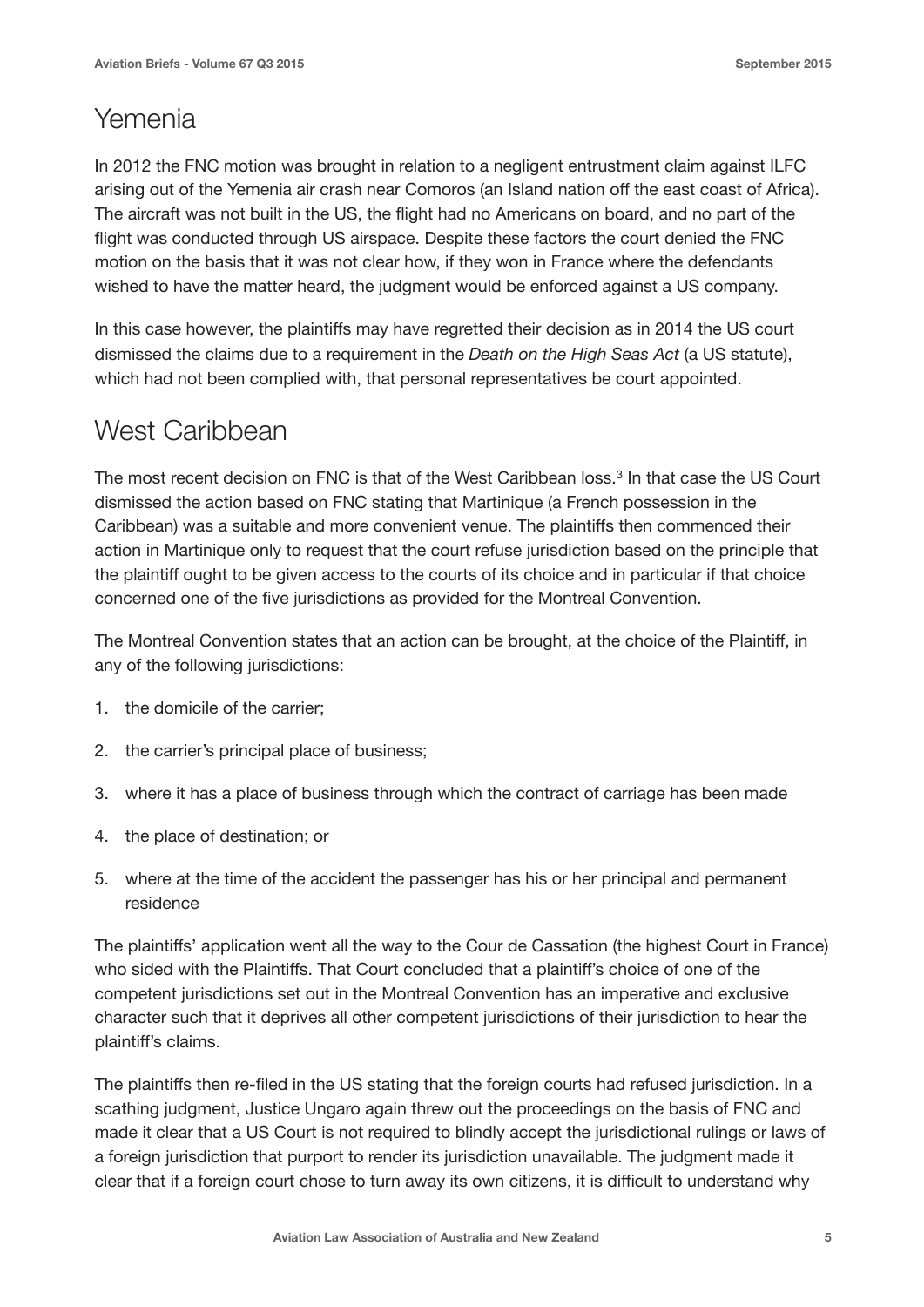US courts should devote resources to the matter. In discussing the plaintiffs' argument that the decision may leave them with potentially no court to hear the action the judge stated that it was '*more than disingenuous – it was ridiculous'*. Effectively the plaintiffs had been the authors of their own misfortune.

That decision has recently been affirmed by the Court of Appeal in the US.4

In sum, whilst each case is, of course, decided on its own facts it appears that the pendulum has swung in favour of defendants, at least in relation to FNC motions. As to negligent entrustment only time will tell.

- 1. (1999) 69 Cal.App.4th 910.
- 2. (1923) 61 Cal.App. 102, 214 P. 257.
- 3. In Re West Caribbean Airways, S.A., et al. (2007) 619 F.Supp.2d 1299.
- 4. Pierre-Louis v Newvac Corp., 33 Avi 18,186 (11th Cir. 2009).

### **Case note:** *Ekinci v Civil Aviation Safety Authority* **[2014] AATA 114**

### **E.J. Maitland and P.W. Lithgow**

Issues frequently arise prior to the substantive hearing by the Administrative Appeals Tribunal (**Tribunal**) of proceedings to review administrative decisions whereby the person the subject of an adverse administrative decision seeks a stay of the decision pending the completion of the Tribunal review process.

In the aviation context, stay decisions frequently seek to preserve a business or employment position pending the review of a decision by the Tribunal. Failure to obtain a stay may prevent a person earning their living or may damage or destroy a business before the review process has been completed.

Section 41(2) of the *Administrative Appeals Tribunal Act 1975* (**AAT Act**) provides that the Tribunal may make such orders as are appropriate, staying the operation of a decision that is subject to review.

*IF THE TRIBUNAL IS OF THE OPINION THAT IT IS DESIRABLE TO DO SO AFTER TAKING INTO ACCOUNT THE INTERESTS OF ANY PERSONS WHO MAY BE AFFECTED BY THE REVIEW, MAKE SUCH ORDER OR ORDERS STAYING OR OTHERWISE AFFECTING THE OPERATION OR IMPLEMENTATION OF THE DECISION... FOR THE PURPOSE OF SECURING THE EFFECTIVENESS OF THE HEARING AND DETERMINATION OF THE APPLICATION FOR REVIEW.*

In *CASA v Hotop* (2005) 145 FCR 232 the Federal Court confirmed that the Tribunal has power to make orders under s 41(2) of the AAT Act extending to the making of orders with a positive effect (as opposed to simply preserving the existing situation). For instance, in *CASA v Hotop* the AAT extended an Air Operator's Certificate (**AOC**) beyond its expiry date while the review of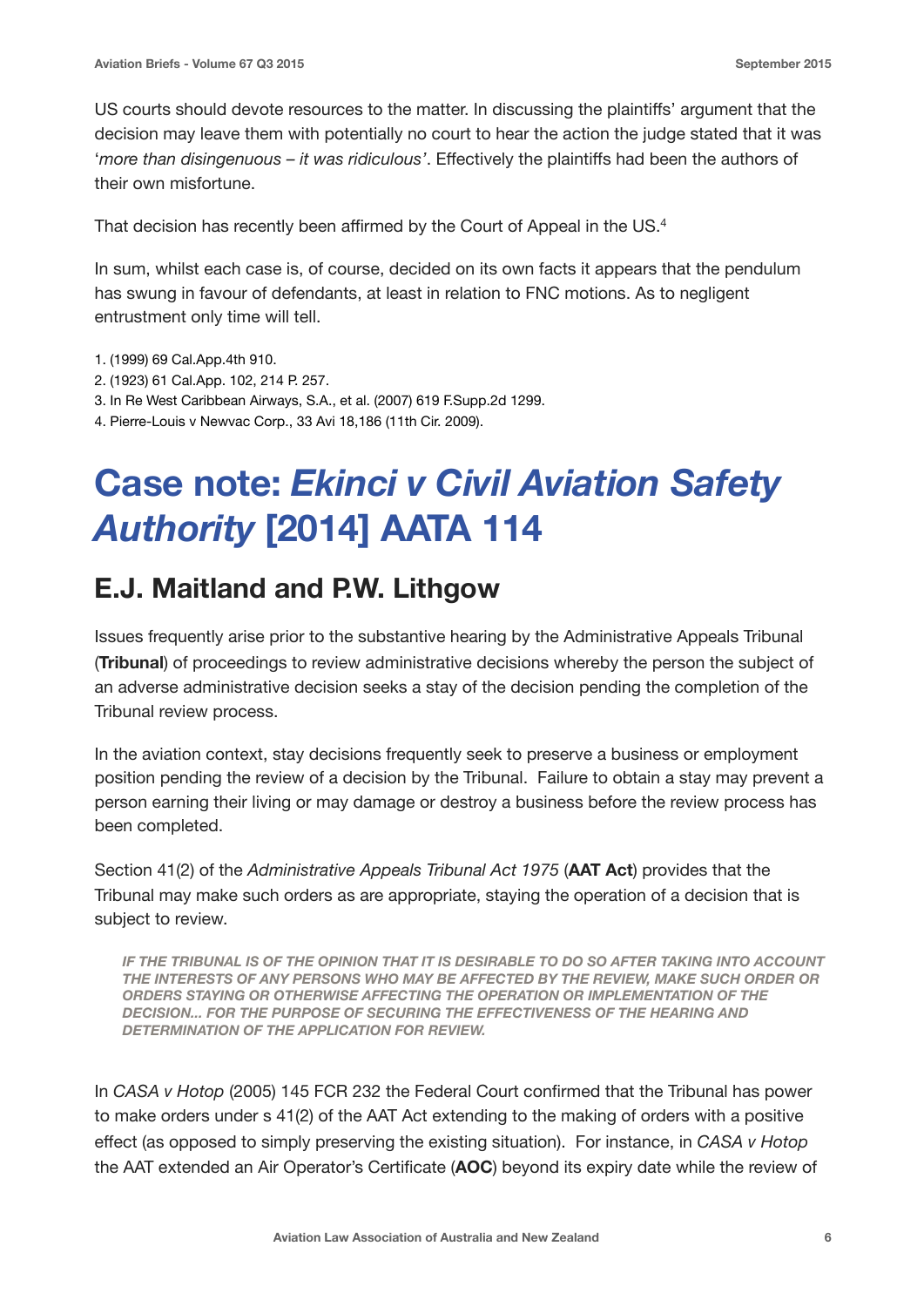the decision by CASA to cancel the AOC before its expiry date was before the Tribunal. If the expiry date was not extended the AOC would have expired prior to the review.

Certain decisions of CASA are subject to the automatic stay provisions found in s 31A of the Civil Aviation Act 1988. However, there are many situations not subject to the automatic stay where a stay application is necessary to preserve the status quo pending the hearing and determination of the review of the decision under challenge.

Section 31A(1) provides that the 'automatic stay' provisions in this section only apply if, before making the decision, CASA was required by the Act or the regulations to give a show cause notice to the holder of the civil aviation authorisation concerned.

Decisions by CASA regarding an AOC, a pilot licence or an aircraft maintenance engineer licence will generally be subject to the 'automatic stay' provisions under s 31A of the *Civil Aviation Act*.

Regulation 269(1) of the Civil Aviation Regulations 1988 (**CAR**) confers power on CASA to vary, suspend or cancel an approval, authority, certificate or licence if it is satisfied that one or more of the conditions set out in CAR 269(1)(a) exist. CAR 269(3) provides that before taking action under CAR 269(1) to vary, suspend or cancel an authorisation, CASA must issue the holder of the authorisation a 'show cause' notice.

Although CASA may issue a 'show cause' notice prior to taking action under CAR 269(1), whether or not CASA must issue a 'show cause' notice depends upon whether the authorisation concerned falls within the ambit of the definitions in CAR 263.

For instance, neither a chief pilot nor a chief flying instructor (**CFI**) approval fall within the definitions of an 'approval', and 'authority', a 'certificate' or a 'licence' within the definitions in CAR 263. Accordingly, CASA is not obliged to issue a 'show cause' notice to a chief pilot or CFI before taking action under CAR 269(1), and as a result CAR 269(3) will not apply; and there is no 'automatic stay' invoked pursuant to section 31A of the Civil Aviation Act.

In *Ekinci v CASA*, the chief pilot approval and CFI approval held by Mr Ekinci were cancelled. These decisions were not subject to the automatic stay provisions. The effect of these cancellations would have been to immediately close down the business of which Mr Ekinci was an integral part.

Deputy President Tamberlin QC considered in some detail the principles relevant to the granting of a stay prior to the full hearing and determination of the AAT review of the decisions.

### The prospects of success

The Tribunal must consider whether there are facts and circumstances which may provide some real basis for success in reviewing the decision, but not to the extent or effect of being a preliminary hearing by the Tribunal of the issues. Ultimately, the Tribunal found in *Ekinci* on the basis of both affidavit material and oral evidence that '... there is evidence of substantive genuine disputes which require resolution, and that they are not without some prospects of success.'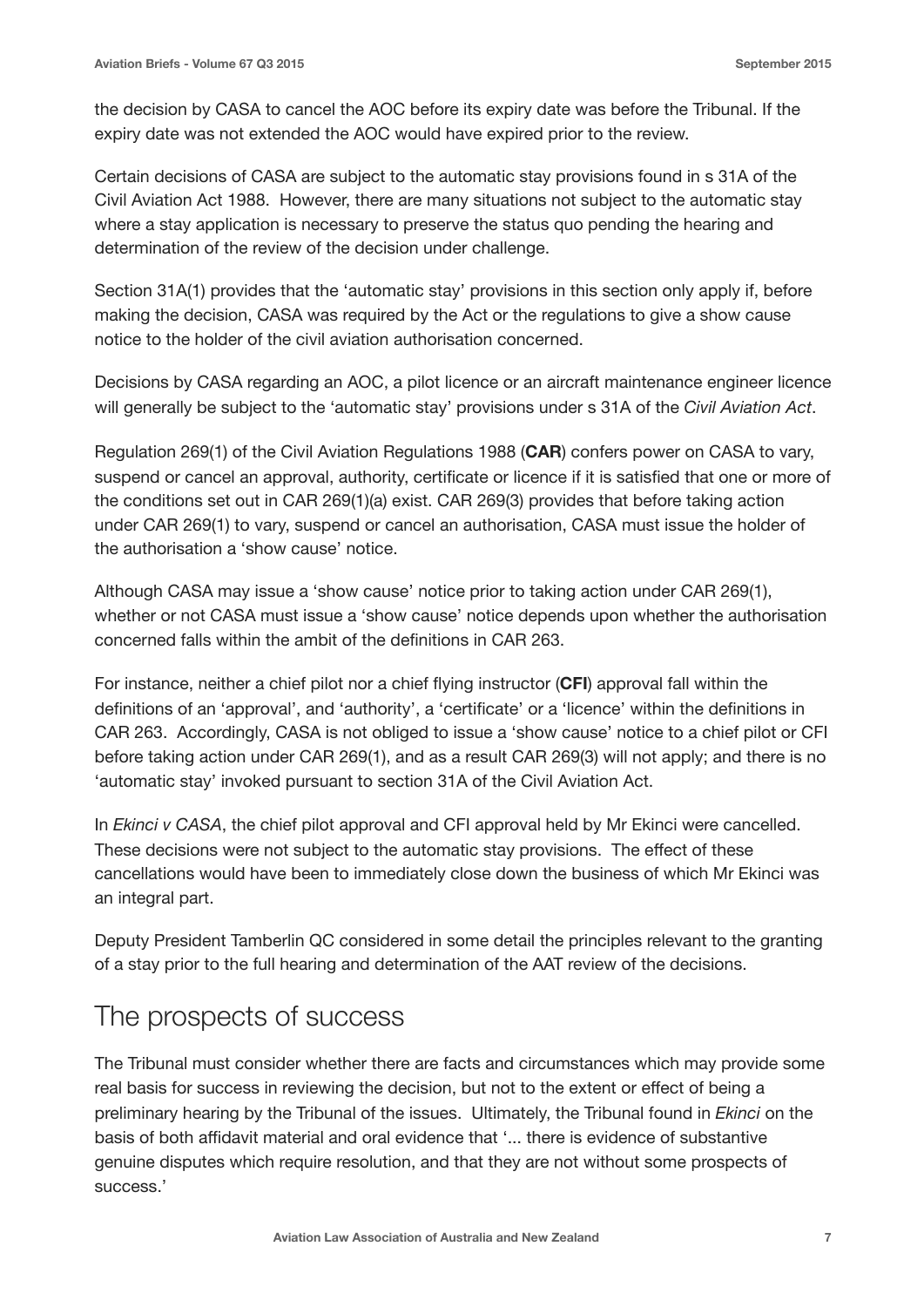### The consequences of a refusal of a stay

Evidence of hardship, including business disruption and adverse personal financial detriment arising from guarantees and financial commitments given by Mr Ekinci to support the business were relevant factors. Further, the disruption to the business which provided a livelihood to Mr Ekinci and his employees was also relevant. Potential damage to the business goodwill may also amount to significant hardship.

The Tribunal considered whether, in the absence of a stay, the AAT process would be rendered nugatory. In the circumstances of this case there was a real risk that the Applicant's business would collapse in the absence of a stay and as a consequence, even if successful on review, the Applicant's business would be substantially damaged if not irrevocably destroyed.

### Safety of air navigation

In aviation cases the dominant consideration is the safety of air navigation. This consideration is to be given primary weight.

The appropriate test is whether the stay will create a 'real', as distinct from 'fanciful', risk that the safety of air navigation may be compromised and passengers, employees or the public put at risk. The absence of clear or specific direct evidence that there is a significant danger to the safety of air navigation is one factor to take into account. A further factor may be the lapse of time between matters for concern being known to the regulator (CASA) and administrative action being taken based on those concerns.

Genuine and immediate concerns as to air safety ought be dealt with by applications pursuant to s 30DB of the *Civil Aviation Act*. Absent such action coupled with the effluxion of time may provide support for the granting of a stay.

The existence of any significant risk is an important factor, however conditions on the stay may be imposed where appropriate. The consequences for the decision maker are to be considered.

#### Other matters

The Tribunal may take into account other matters including any delay in seeking a stay, the length of time it may take to complete the AAT review proceedings and the ongoing ability of CASA to provide regulatory oversight are all examples of relative matters.

It is clear that the terms of s 41(2) of the AAT Act allow directions and conditions to be placed on the terms of any stay.

The decision of the Tribunal in *Ekinci* highlights that there are competing factors relevant in considering whether a stay ought be granted. If a stay is appropriate, the stay may be subject to conditions and directions such that the legitimate concerns of granting an unfettered stay are addressed with appropriate checks and balances. Clearly the terms of a stay can be fashioned to allow the preservation of business and other interests while providing the regulator (CASA)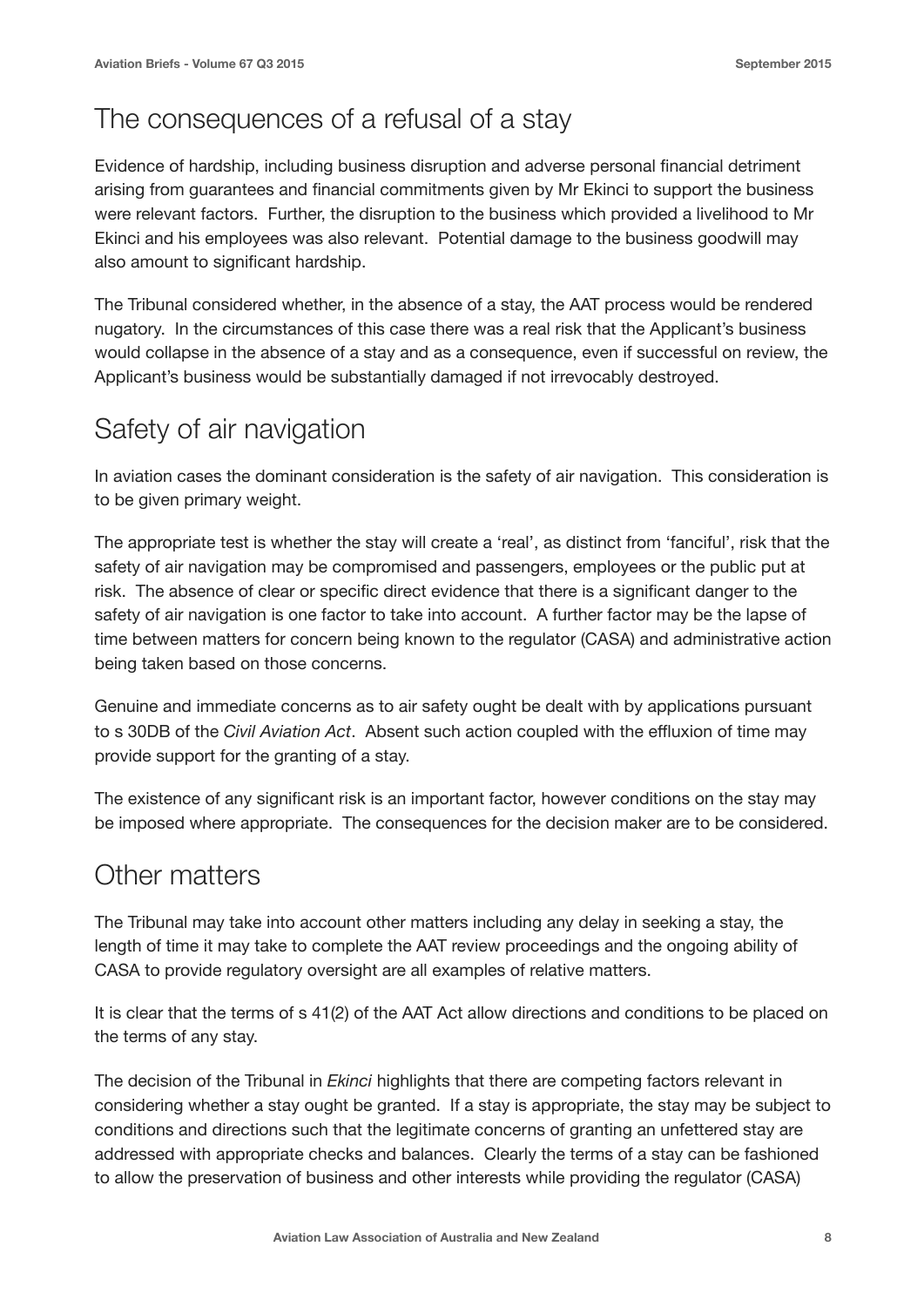with a level of comfort that the concerns that gave rise to the initial decision are recognised and addressed pending the final outcome of the Tribunal review process.

(For further references see also *Dekanic v Tax Agents Board of NSW* [1982] AATA 195; *Re Griffiths, Griff-Air Helicopters Pty Ltd & CAA* (1993) 31 ALD 380; *Cape York Airlines Pty Ltd v CASA* [2004] AATA 727; A*MT Helicopters v CASA* [2006] *AATA 314; McKenzie v CASA* [2008] AATA 651 and *Snook v CASA* [2008] AATA 1139.)

### **Case note:** *O'Brien v. Civil Aviation Safety Authority* **[2015] AATA 93**

### **James McIntyre**

Mr O'Brien applied to the Administrative Appeals Tribunal for review of a decision by the Civil Aviation Safety Authority (**CASA**) imposing conditions on his Class 1 medical certificate arising from his colour vision deficiency (**CVD**). Those conditions were:

- 1. The certificate was not valid for air transport pilot licence (**ATPL**) operations. (The practical effect of this condition being that he could only fly as a co-pilot or first officer.)
- 2. The certificate was only valid for operations within Australia.
- 3. He was not permitted to conduct night time operations other than as or with a qualified co‑pilot.
- 4. He disclosed to his employer and other assigned flight crew members his CVD.
- 5. He be limited to operating specified aircraft unless otherwise approved in writing by CASA.

Mr O'Brien had logged more than 6,000 flying hours and was endorsed to fly a variety of single engine and multi-engine aircraft.

The Tribunal accepted evidence from Mr O'Brien that, in all of his flying experience, he had never confused lights including precision approach path indicator lights.

The Tribunal noted that the substantive question before it was whether Mr O'Brien's proposed change of status from co‑pilot to captain was possible having regard to the associated higher standards and greater responsibility of the captain's role.

In a lengthy decision, the Tribunal considered an extensive amount of medical evidence in relation to Mr O'Brien's CVD as well as research papers relating to CVD in aviation.

The Tribunal noted that Mr O'Brien had an impeccable flying record and had no difficulty identifying airport lights. The Tribunal was satisfied that, having regard to Mr O'Brien's skills as a pilot (including as a simulator trainer), the transition from co-pilot to captain was not likely to endanger the safety of air navigation.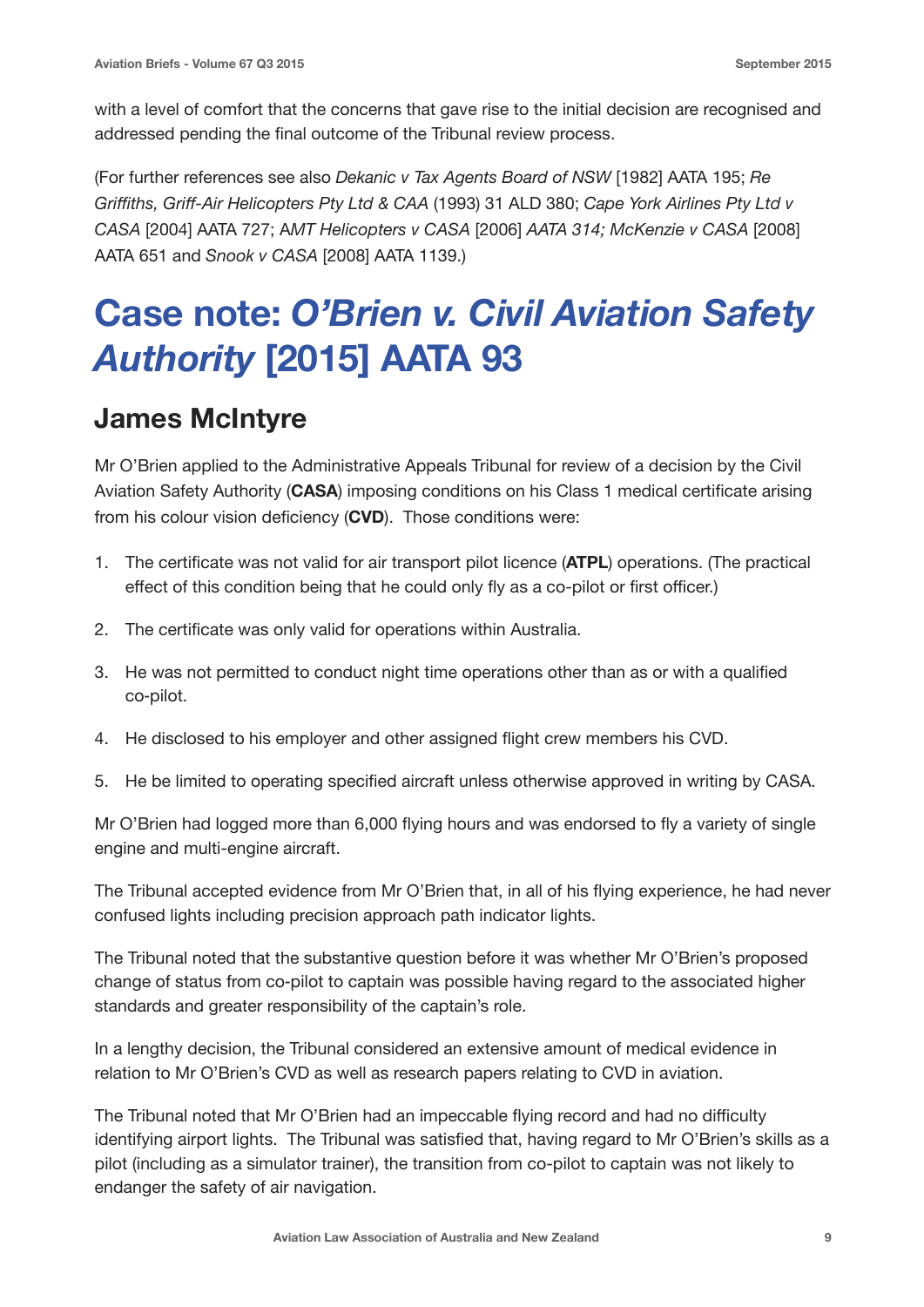In relation to condition 1, the Tribunal noted that Mr O'Brien had effectively operated as a first officer without apparent difficulty. Consequently, the Tribunal varied the reviewable decision by removing this condition.

In view of Australia's obligations under the Chicago Convention, the Tribunal retained condition 2, which provided that Mr O'Brien's medical certificate was only valid for flights conducted within Australian territory.

The Tribunal also varied the reviewable decision by removing the condition that Mr O'Brien be limited to operating specified aircraft unless otherwise approved in writing by CASA (Condition 5). The Tribunal noted that Mr O'Brien would need to be endorsed on the different aircraft he sought to operate and would need to complete periodic testing and undergo assessment by persons with knowledge of his CVD. In those circumstances, the requirement for a further 'medical' endorsement for particular aircraft was unnecessary.

The Tribunal affirmed the condition requiring Mr O'Brien to disclose his condition to his employer and other assigned flight crew. It noted that this condition was appropriate and could only add to the safety of air navigation by allowing employers to consider whether Mr O'Brien would be sharing a cockpit with other pilots with CVD.

The Tribunal also affirmed the condition that Mr O'Brien not conduct night time operations other than as or with a qualified co-pilot. It noted this was a minor risk associated with the condition and given the fact Mr O'Brien would only ever fly as or with a co-pilot, the condition could hardly be regarded as being onerous or unreasonable.

## **The Jetstar Hong Kong decision**

### **Matthew Tsai**

It's been described as a decision 'more befitting of a scene from Alice in Wonderland' and 'another victory for Hong Kong's cartel style of doing business'. Others have described it as 'the right decision for Hong Kong'. Like it or hate it, the Qantas Group's aspirations of establishing a fourth Jetstar joint venture (after Singapore, Vietnam and Japan) has been dashed after the territory's Air Transport Licensing Authority rejected Jetstar Hong Kong's licence application on 25 June 2015.

In many ways, the Jetstar Hong Kong decision was the climax of a modern, covert battle for market share over the former British colony.

For the Qantas Group, Jetstar Hong Kong was meant to play an important role in the penetration of the Chinese/Asia Pacific market. It was, after all, part of Alan Joyce's grand plan for Asia – the same plan that convinced Leigh Clifford to give him the CEO role ahead of Peter Gregg and John Borghetti in 2008. For China Eastern Airlines, its equity stake was designed to challenge Air China's presence in the territory through its close relationship with Cathay Pacific. For Shun Tak Holdings, Jetstar Hong Kong was the final step in acquiring the Pearl River Delta's most extensive air-sea-land network.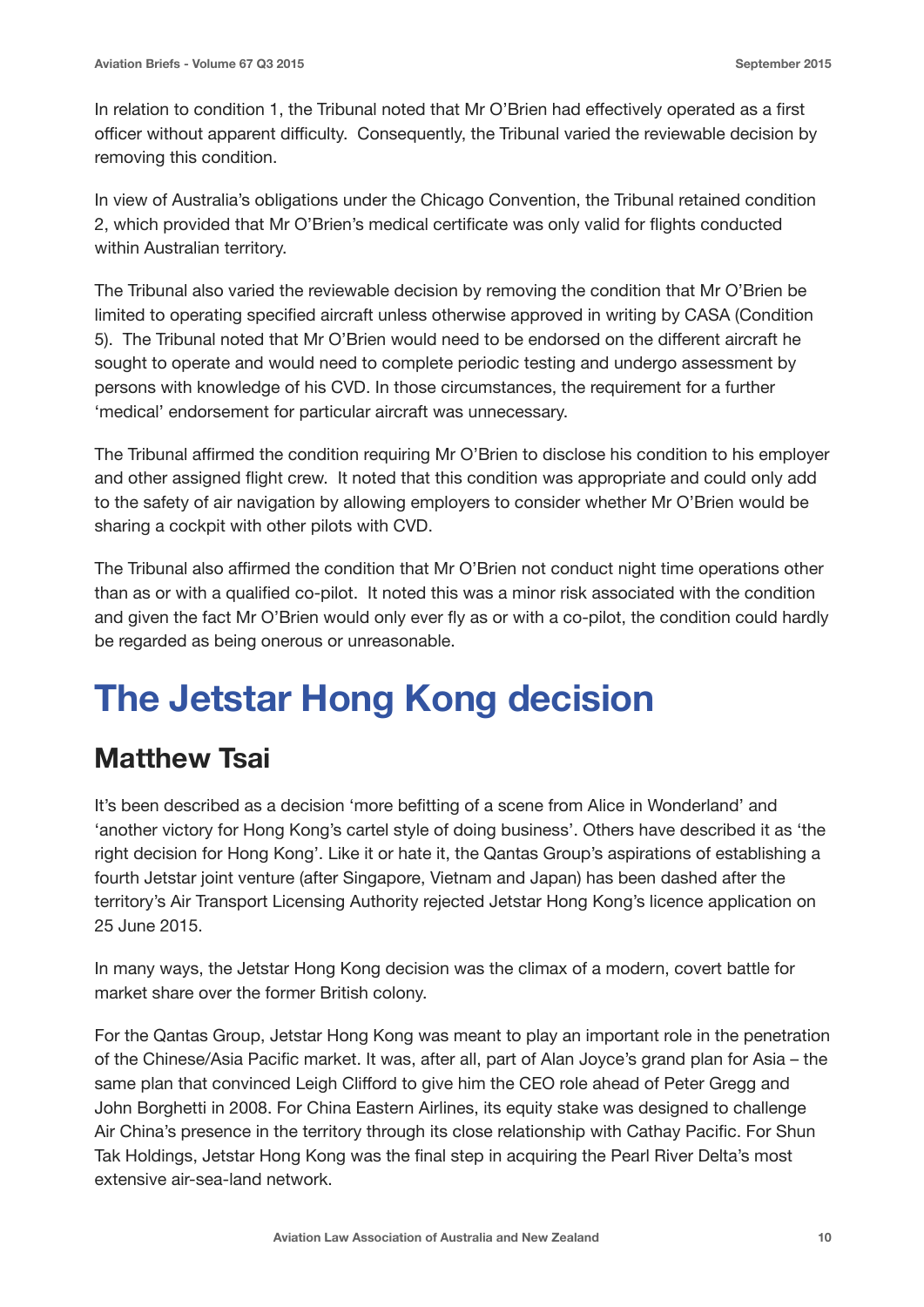For Cathay Pacific, Dragonair, Hong Kong Airlines and Hong Kong Express Airways (Hong Kong's home-grown carriers), their futures were at stake. The approval of Jetstar Hong Kong would have opened the floodgates for other airlines to call Hong Kong home- a future Tiger Airways/Scoot Hong Kong perhaps, or even worse, a future Emirates or Singapore Airlines affiliate in Hong Kong.

This article analyses the Air Transport Licensing Authority's decision to reject Jetstar Hong Kong's application and explore the challenges that the Qantas Group, China Eastern and Shun Tak Holdings will face if they appeal.

#### The issues

From the outset, Jetstar Hong Kong's application on 10 July 2013 was bureaucratic and timeconsuming for all parties involved. For instance, the Air Transport Licensing Authority could not proceed after the 14-day submission period because it needed the territory's Chief Executive to designate which parties had 'an interest' in the application. This was, in effect, a screening process that restricted the types of submissions the Air Transport Licensing Authority could consider.

A further hurdle involved jurisdiction. Jetstar initially argued that the Hong Kong Government, through its Transport and Housing Bureau, had the authority to determine that issue. The other carriers, namely Cathay Pacific, Dragonair, Hong Kong Airlines and Hong Kong Express objected and argued that the Air Transport Licensing Authority (an independent statutory body) had authority. In the end, Jetstar conceded and agreed that the Air Transport Licensing Authority, in exercising its power to grant a licence, could determine whether the airline's principal place of business was Hong Kong.

With the preliminary matters resolved, the primary issues were:

- 1. What was the true meaning and scope of the 'principal place of business' requirement under Article 134 of the Basic Law?
- 2. Was Jetstar Hong Kong's principal place of business in Hong Kong?

### What was the true meaning and scope of 'principal place of business'?

With the tone of a post-apocalyptic thriller, Cathay Pacific described the possible approval of Jetstar Hong Kong as a 'dangerous precedent' that would 'violate both the letter and spirit of the Basic Law'. This was in reference to Article 134(2) of The Basic Law of Hong Kong (**The Basic Law**) which provided that:

*THE CENTRAL PEOPLE'S GOVERNMENT SHALL GIVE THE GOVERNMENT OF THE HONG KONG SPECIAL ADMINISTRATIVE REGION THE AUTHORITY TO ISSUE LICENCES TO AIRLINES INCORPORATED IN THE HONG KONG SPECIAL ADMINISTRATIVE REGION AND HAVING THEIR PRINCIPAL PLACE OF BUSINESS IN HONG KONG. (EMPHASIS ADDED)*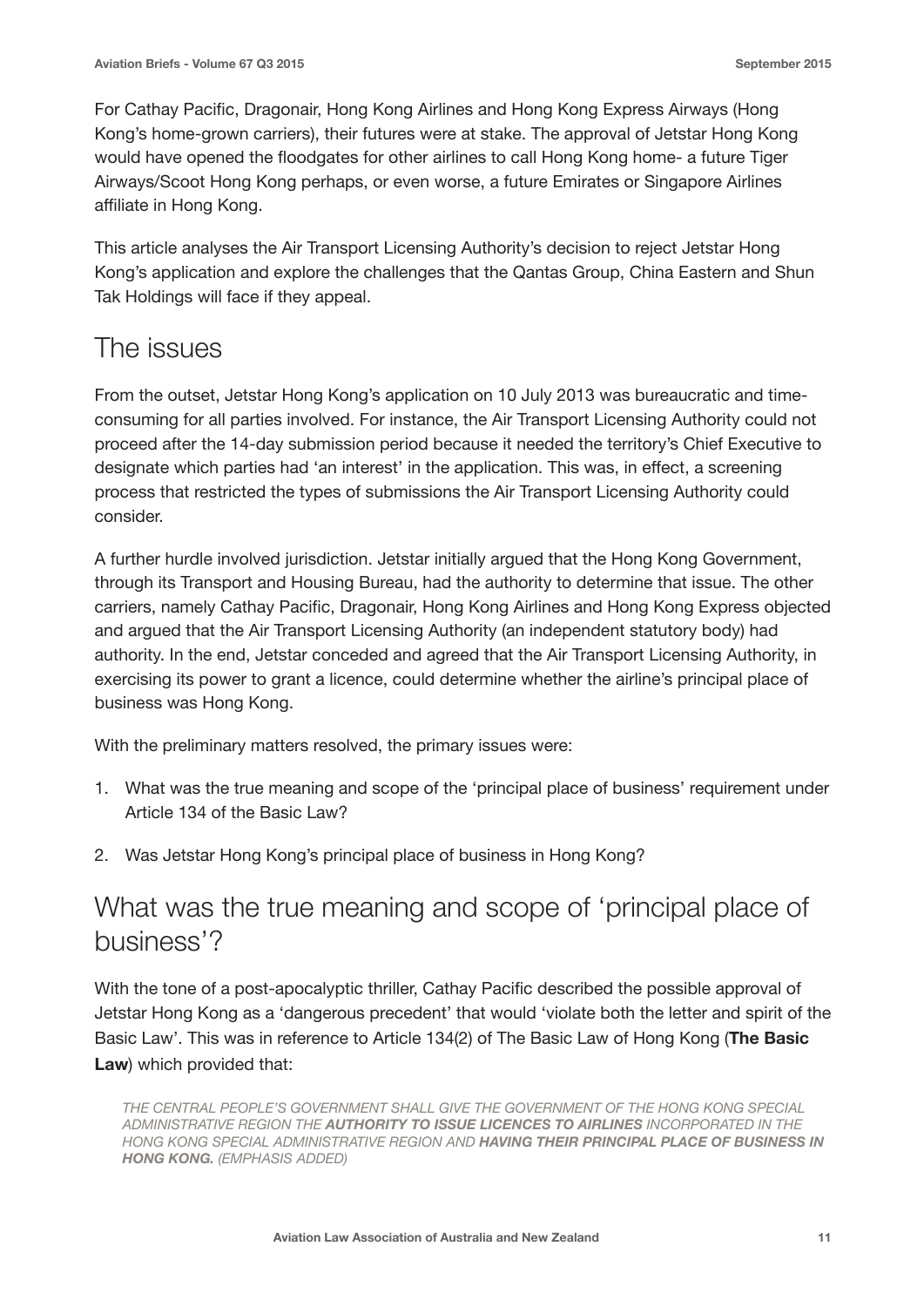The key phrase is 'principal place of business.' As The Basic Law did not elaborate on the meaning of 'principal place of business,' the Air Transport Licensing Authority referred to case law from international jurisdictions to formulate a proper test. On this basis, the Authority gave significant weight to the English Court of Appeal case of Palmer v Caledonian Railway Co which described a 'principal office' as where the general superintendence and management of the business was carried out. It also agreed with the court's views in The Rewia, which found that the day-to-day management was a relevant, but not determinative, factor.

Importantly, the Authority was heavily persuaded by *Ministry of Defence and Support of the Armed Forces for the Islamic Republic of Iran v Faz Aviation Ltd and anor,* which considered all three cases aforementioned and noted that:

*THE PLACE WHERE THE DAY-TO-DAY ACTIVITIES OF THE COMPANY ARE CARRIED OUT MAY NOT BE*  THE PRINCIPAL PLACE OF BUSINESS IF THOSE ACTIVITIES ARE SUBJECT TO THE CONTROL OF *SENIOR MANAGEMENT LOCATED ELSEWHERE.* 

It also acknowledged the view of the United States Supreme Court in *Hertz Corp v Friend et al,* which observed that a principal place of business involved looking at its 'nerve centre'.

In light of these considerations, the Authority identified numerous requirements for a 'principal place of business' (summarised below):

- 1. The day-to-day operations of an airline are not determinative of its principal place of business. Its activities must not be subject to the control of senior management, shareholders or related parties located elsewhere.
- 2. The airline has to have independent control and management in Hong Kong.
- 3. The nerve centre of the airline has to be in Hong Kong. This involves looking at where and by whom the decisions regarding the key operations of an airline are made. In effect, Hong Kong must be the centre of the airline's corporate activities.
- 4. Decisions involving the airline's core business (for example, choice of routes and pricing) must be independently controlled and managed in Hong Kong.

As the Authority noted at page 124 of its decision, 'the root of the question goes to how the airline's business is independently controlled and managed in Hong Kong'.

#### ICAO's views on liberalisation discarded

Surprisingly, the Air Transport Licensing Authority gave little weight to the International Civil Aviation Organisation's (ICAO) views on liberalising market access. At the 2003 ICAO Worldwide Air Transport Conference (ATConf/5), ICAO's 'Consolidated Conclusions, Model Clauses, Recommendations and Declaration' made reference to the phrase 'principal place of business' in their Integral Notes, which provided that: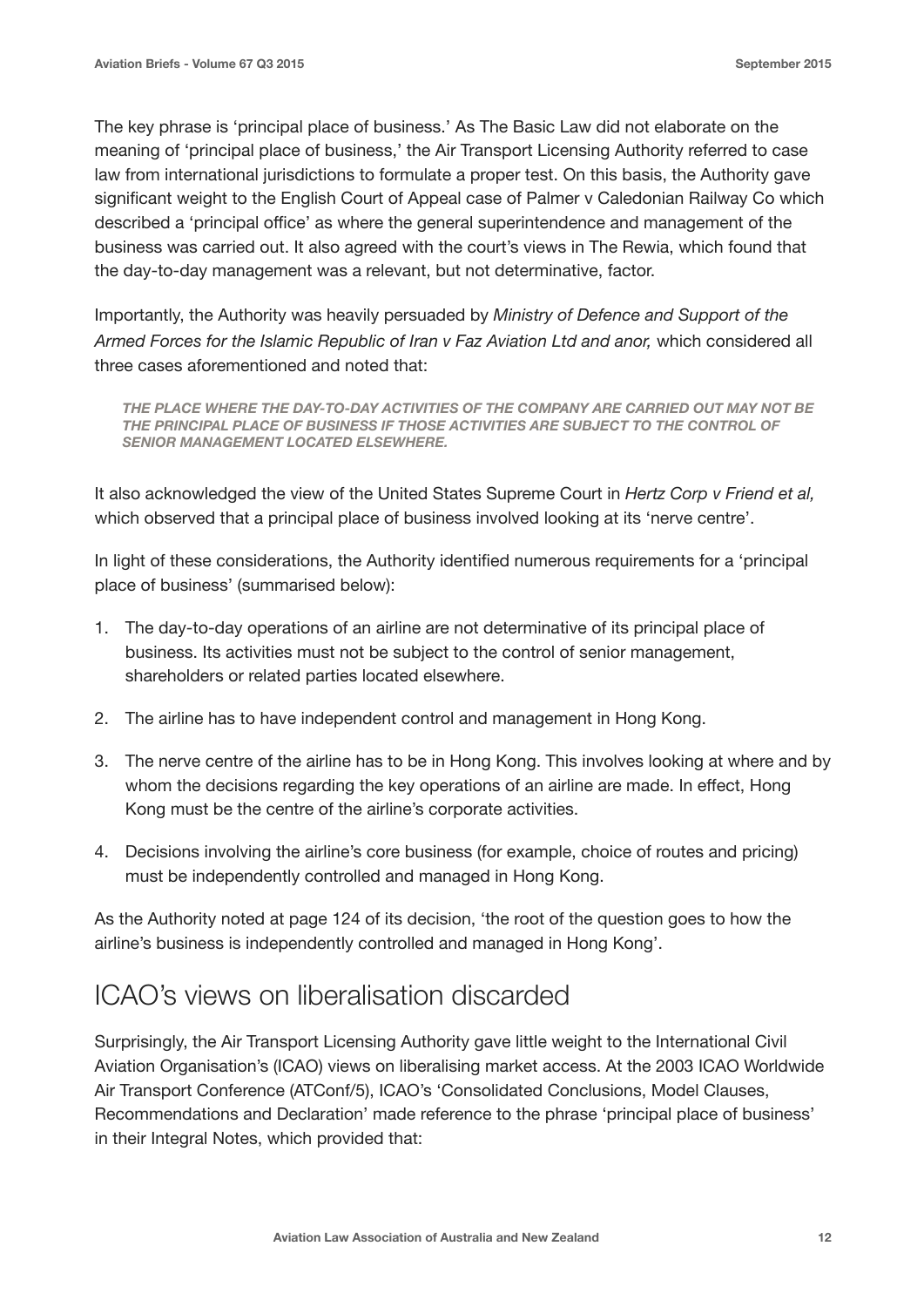*EVIDENCE OF PRINCIPAL PLACE OF BUSINESS IS PREDICATED UPON: THE AIRLINE IS ESTABLISHED AND INCORPORATED IN THE TERRITORY OF THE DESIGNATING PARTY IN ACCORDANCE WITH RELEVANT NATIONAL LAWS AND REGULATIONS, HAS A SUBSTANTIAL AMOUNT OF ITS OPERATIONS AND CAPITAL INVESTMENT IN PHYSICAL FACILITIES IN THE TERRITORY OF THE DESIGNATING PARTY, PAYS INCOME TAX, REGISTERS AND BASES ITS AIRCRAFT THERE, AND EMPLOYS A SIGNIFICANT NUMBER OF NATIONALS IN MANAGERIAL, TECHNICAL AND OPERATIONAL POSITIONS. (EMPHASIS ADDED)*

The Air Transport Licensing Authority commented that this was only 'an encouragement … Hong Kong has not yet progressed to'. Ironically, this decision could have been the first step towards progress given the successful liberalisation of aviation markets in Japan and Singapore (Hong Kong's key competitors).

### Was Jetstar Hong Kong's principal place of business in Hong Kong?

The Air Transport Licensing Authority came to the view that the independent management and control of the airline did not rest in Hong Kong.

The profitable operation of any airline lies in its network planning, specifically its routes and capacities. With Jetstar Hong Kong, all of its management network decisions required approval by a 'Flying Committee'. This committee consisted of two members from China Eastern, one from the Jetstar Group (part of the Qantas Group) and another from Jetstar Hong Kong. On this basis, the Authority observed that Hong Kong could not have been the nerve centre for the airline when two foreign shareholders effectively controlled its network planning arrangements. This alone was enough to reject Jetstar Hong Kong's application.

Although a majority of the Jetstar Hong Kong Board would have been Directors appointed by Shun Tak, the real power was in the airline's Executive Committee, which had the mandate to acquire, lease, purchase, hire purchase, sell, transfer or otherwise dispose of any of the airline's assets. It also had the mandate to control the airline's finances and take out insurance. Since this committee consisted of three members (one from China Eastern, one from the Jetstar Group, and one from Shun Tak), the Authority concluded that any decision by the Executive Committee would have required agreement by members of the two foreign shareholders. This would have also been the case with any shareholder approval.

Another significant concern expressed by the Authority was the possible lack of independence of the CEO. As the Jetstar Group had the right to appoint the CEO, there was a dual reporting line of the CEO to both the Jetstar Group and Jetstar Hong Kong. The Authority cast doubt on whether the CEO could act independently and only in the interests of the airline.

Finally, the Authority questioned the entire business model of the airline. As Jetstar Hong Kong's Business Service Agreement surrendered its right to determine its own network, fare structure and other flight-related matters to the Jetstar Group, Jetstar Hong Kong could not have independently controlled and managed its own decisions. Jetstar Hong Kong argued that it was merely contracting out certain services to the Jetstar Group, but the Authority found that this was not the case. The decision to contract out services can only be done by the owner of the business. Here, Jetstar Hong Kong could not be classified as an 'owner'.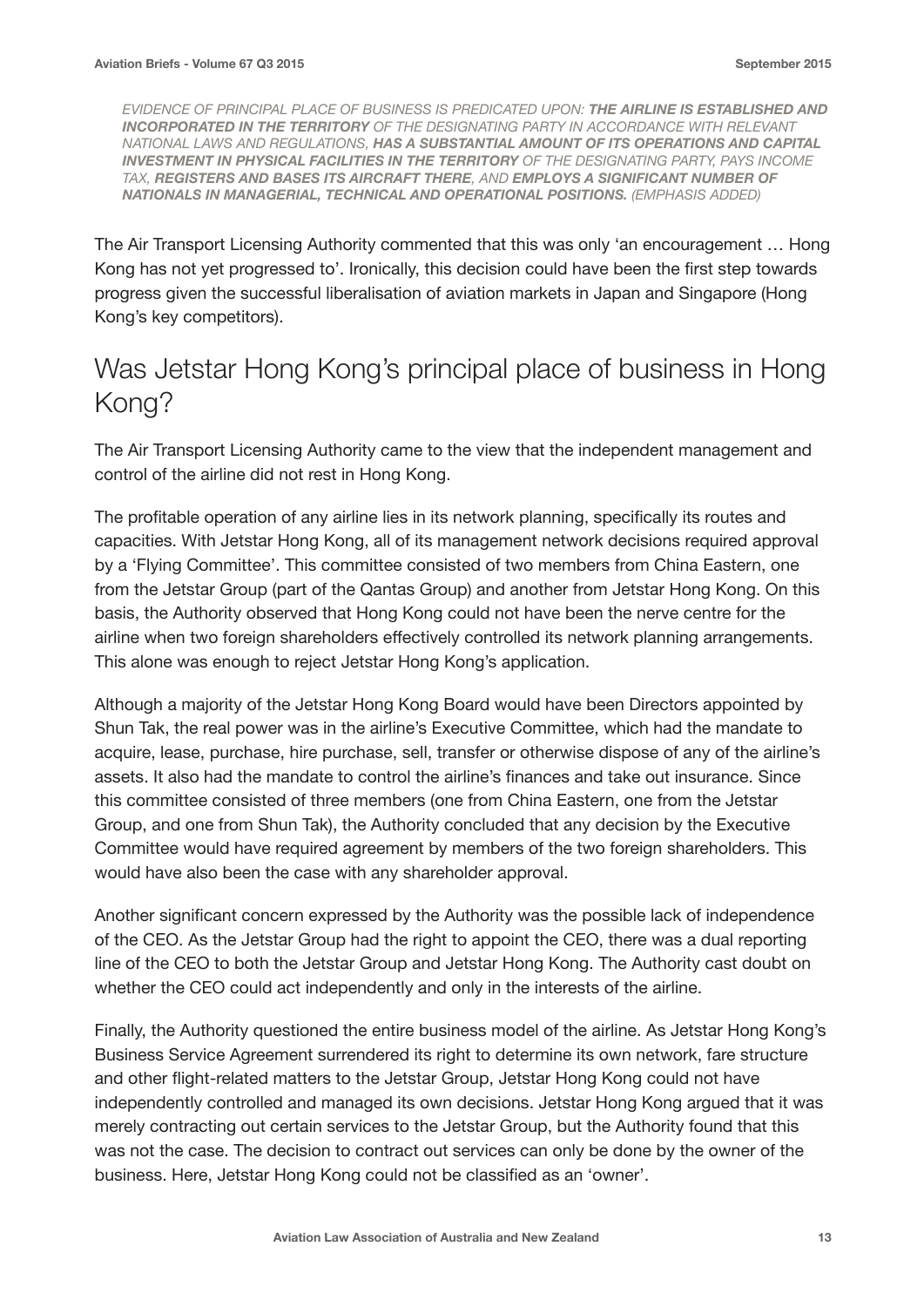### Jetstar Hong Kong's options

For now, Jetstar Hong Kong's future appears bleak. The airline's only avenue of appeal would be by judicial review to the Court of First Instance of the High Court as the Air Transport Licensing Authority is an independent statutory body. However, judicial review only involves a review of the decision-making process rather than the merits of the case. In this light, the court will not examine the validity of the reasoning provided by the Air Transport Licensing Authority, but rather whether any errors were made during the decision-making process. The airline would also need to establish standing by satisfying the 'arguability test'. This would require Jetstar Hong Kong proving that the decision affected the public interest and was made unreasonably or made improperly/incorrectly.

The public interest test would be easily satisfied given the economic benefits brought by a new airline and its contribution to maintaining Hong Kong as an international aviation hub.

The airline, however, would have difficulty establishing unreasonableness or some improper consideration when the Air Transport Licensing Authority made its decision. Satisfying this limb, while difficult, would not be impossible. For instance, one could argue that the Air Transport Licensing Authority's failure to properly take into account Cathay Pacific's own qualification of principal place of business would be a relevant consideration, especially when 48.83% of its capital and 60.91% of its voting rights belong to the London-based Swire Group (including Swire Pacific Ltd and John Swire & Sons Ltd UK and HK).

Nevertheless, Qantas, China Eastern and Shun Tak Holdings need to radically change the airline's corporate and management structure if they wish to continue with this venture. Whether Qantas and China Eastern always wanted a local shareholder on board right from the beginning is disputed, but the fact that Shun Tak Holdings was only introduced in June 2013 (after the airline's incorporation in September 2012) gave the Hong Kong carriers significant ammunition in portraying the inclusion of a local shareholder as an afterthought.

Given its current predicament, the best approach for Jetstar Hong Kong in the author's view would be to operate on a similar model to Comair, an independent South African carrier that uses the software and branding of British Airways under licence. The relationship between Jetstar Hong Kong and the Jetstar Group currently go beyond this. Shun Tak would need to take full control of the airline and enter into a simple licence agreement with the Jetstar Group to use the Jetstar brand and software only before re-applying for a licence. This could potentially weaken Cathay Pacific's views that Jetstar Hong Kong has paid lip service to local laws with the appearance of local control, providing better prospects of regulatory approval. If Jetstar Hong Kong altered its structure to meet the requirements imposed by the Air Transport Licensing Authority, a future application would almost certainly succeed.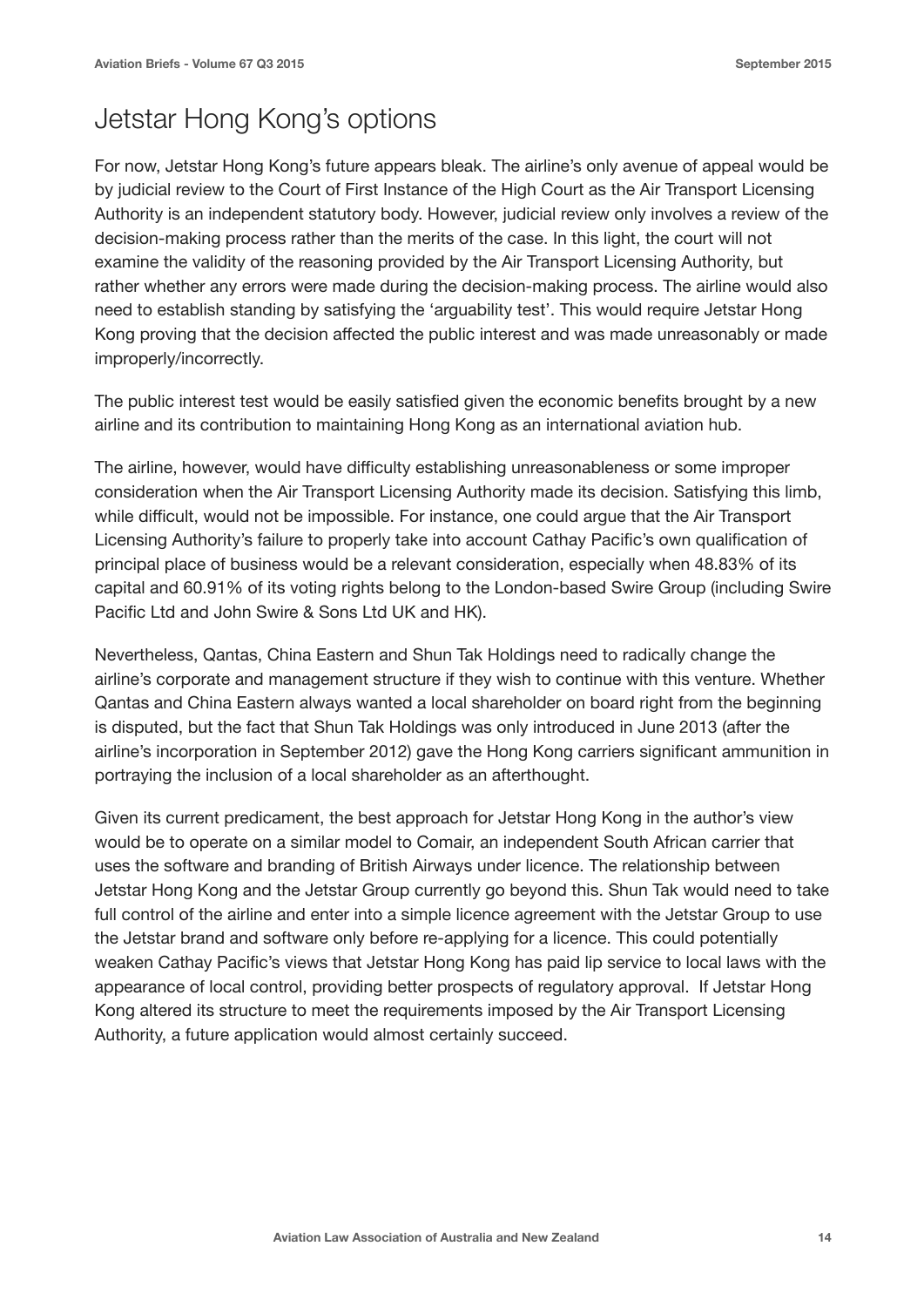### Grounded for good?

The reaction of Alan Joyce (Qantas Group CEO) to the decision was not surprising:

*AT A TIME WHEN AVIATION MARKETS ACROSS ASIA ARE OPENING UP, HONG KONG IS GOING IN THE OPPOSITE DIRECTION. GIVEN THE IMPORTANCE OF AVIATION TO GLOBAL COMMERCE, SHUTTING THE DOOR TO NEW COMPETITION CAN ONLY SERVE THE VESTED INTERESTS ALREADY INSTALLED IN THAT MARKET.*

Ironically, in September 2013, Cathay Pacific described itself as not being against competition. In fact, it was said,'Cathay Pacific Airways supports increased choice for consumers in Hong Kong, including the setup of LCCs (low cost carriers) with their principal place of business in Hong Kong'. A case of an airline saying one thing and meaning another perhaps, but what is clear is that the 'historic opportunity to continue the successful expansion of the Jetstar brand in this region' so passionately conveyed by Alan Joyce has been thwarted- for the moment at least.

*Footnotes can be supplied on request.* 

### **Editorial comment: Search for missing aircraft - cost-sharing principles**

#### **David Hodgkinson and Rebecca Johnston**

The search for Malaysia Airlines (MH) flight 370 - which disappeared in March 2014 while flying from Kuala Lumpur to Beijing - has been a collaborative effort.

However, notwithstanding an agreement with Malaysia and China to share costs, Australia has borne most of the weight, with Australia's 2014-1015 costs budgeted at \$79.6 million, as against reported costs of \$40 million incurred by the Malaysian government.

Australia has borne these search costs because it is the only state proximate to the area in which MH370 - it appears now - very likely ditched, and was practically the state best equipped to take the lead and conduct the search. Although 153 people of the 227 passengers and 12 crew on board were Chinese, China did not contribute resources or equipment to the underwater search.

This situation has come about despite a raft of treaties signed by almost all the world's nations in other areas such as liability for passenger death or injury, as well as for delay and loss of or damage to baggage and cargo (the 1929 Warsaw Convention and the 1999 Montreal Convention) and the 1944 Chicago Convention on international civil aviation.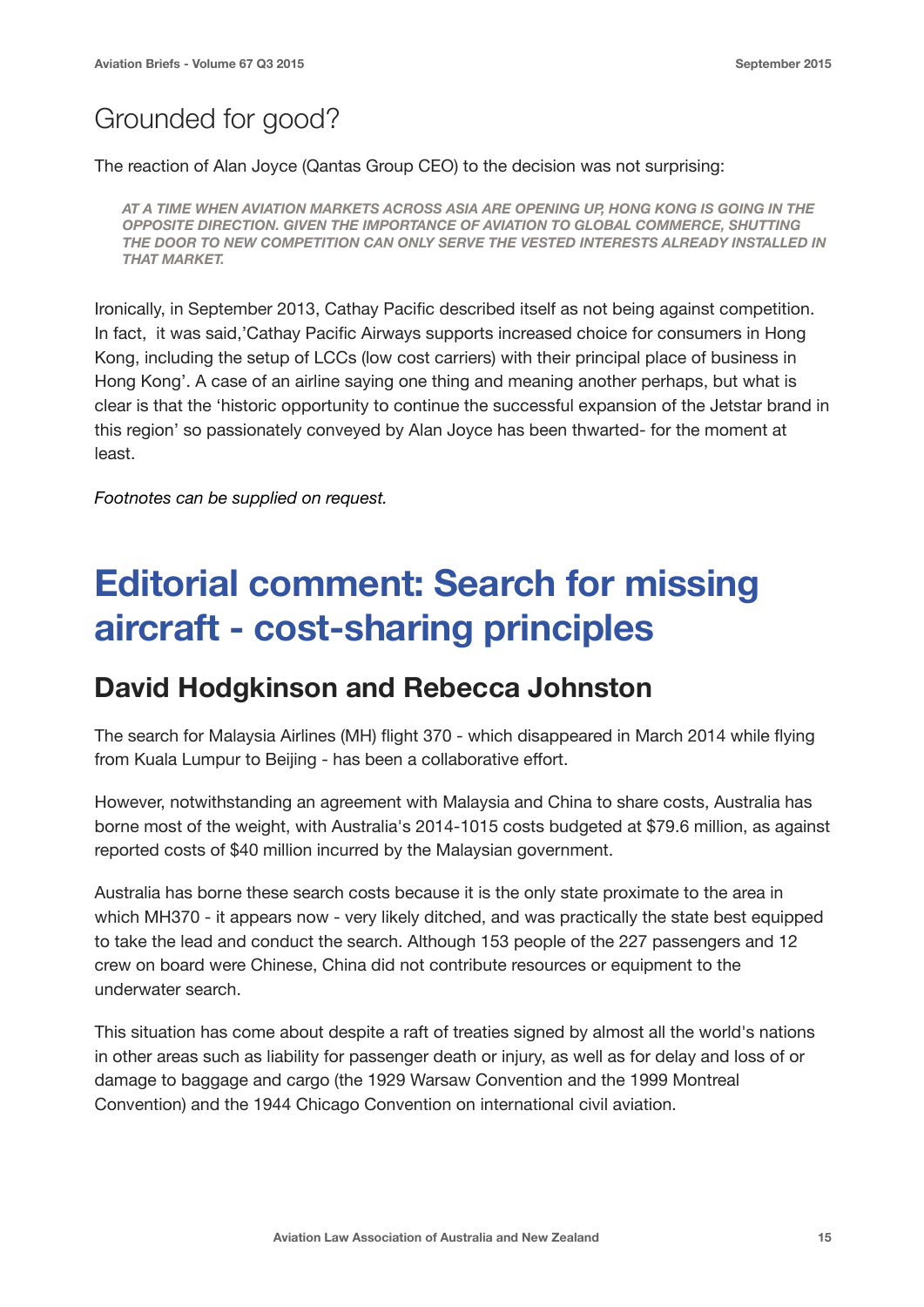### Sharing the search costs more fairly

How, then, to arrive at a collaborative solution for future aviation search cooperation for recovery operations in non-territorial ocean waters? It seems to us that there are two possible solutions: one a multilateral approach, and the other a government-to-government approach.

In terms of a multilateral solution, Australia has taken the lead, in part because of bearing the search costs associated with MH370. Earlier this year, Australia suggested to ICAO at its Planning for Global Aviation Safety Improvement conference that an international approach be taken "to ensure that states allocate appropriate resources and prioritize [search] ... activities similarly".

#### An ICAO working paper from that conference states that

*THERE IS A HIGH LIKELIHOOD OF PROBLEMS ARISING IN THE CONTINUITY OF A SEARCH THAT EXTENDS BEYOND THE RESCUE PHASE. THE POTENTIAL FOR DIFFICULTIES TO ARISE IS LIKELY TO EXIST IN CIRCUMSTANCES WHERE THE AIRCRAFT IS BELIEVED TO HAVE GONE MISSING IN A SEARCH AND RESCUE ZONE THAT IS NOT THE RESPONSIBILITY OF THE STATE WITH THE ONUS TO CONDUCT THE INVESTIGATION ... IN THE CASE OF MH370 THE AIRCRAFT WAS BELIEVED TO HAVE GONE MISSING IN AUSTRALIA'S SEARCH AND RESCUE ZONE BUT MALAYSIA HAD RESPONSIBILITY FOR THE ACCIDENT INVESTIGATION UNDER ANNEX 13.*

The paper concluded that 'in the event that a similar tragedy happens in the future, the states involved may be assisted by some additional [standards and recommended practices] that provide a framework for cooperation.'

#### A state-to-state agreement

In the absence of any ICAO multilateral approach, we argue that there may be some worth in concluding a state-to-state agreement between relevant states in the event of an accident. Such an agreement could incorporate the following six principles:

- 1. The state most proximate to the area in which an aircraft is lost would control the search and rescue operation and would fund that operation.
- 2. The state of registration/owners of the aircraft would be granted special status and consulted regarding the particulars of the search and rescue operation.
- 3. States with nationals on board the aircraft would be apprised of the parameters of the search on an ongoing basis, and would be invited to monitor that search (through physical representation or otherwise).
- 4. Reimbursement of costs incurred by the state controlling the search and rescue operation would be made at periodic intervals during the search (if lengthy) or at its conclusion, with (a) half of the costs borne equally by the state controlling the search and rescue operation and the state of registration/ aircraft owners, and (b) the remaining costs borne by states in proportion to the passengers on board.